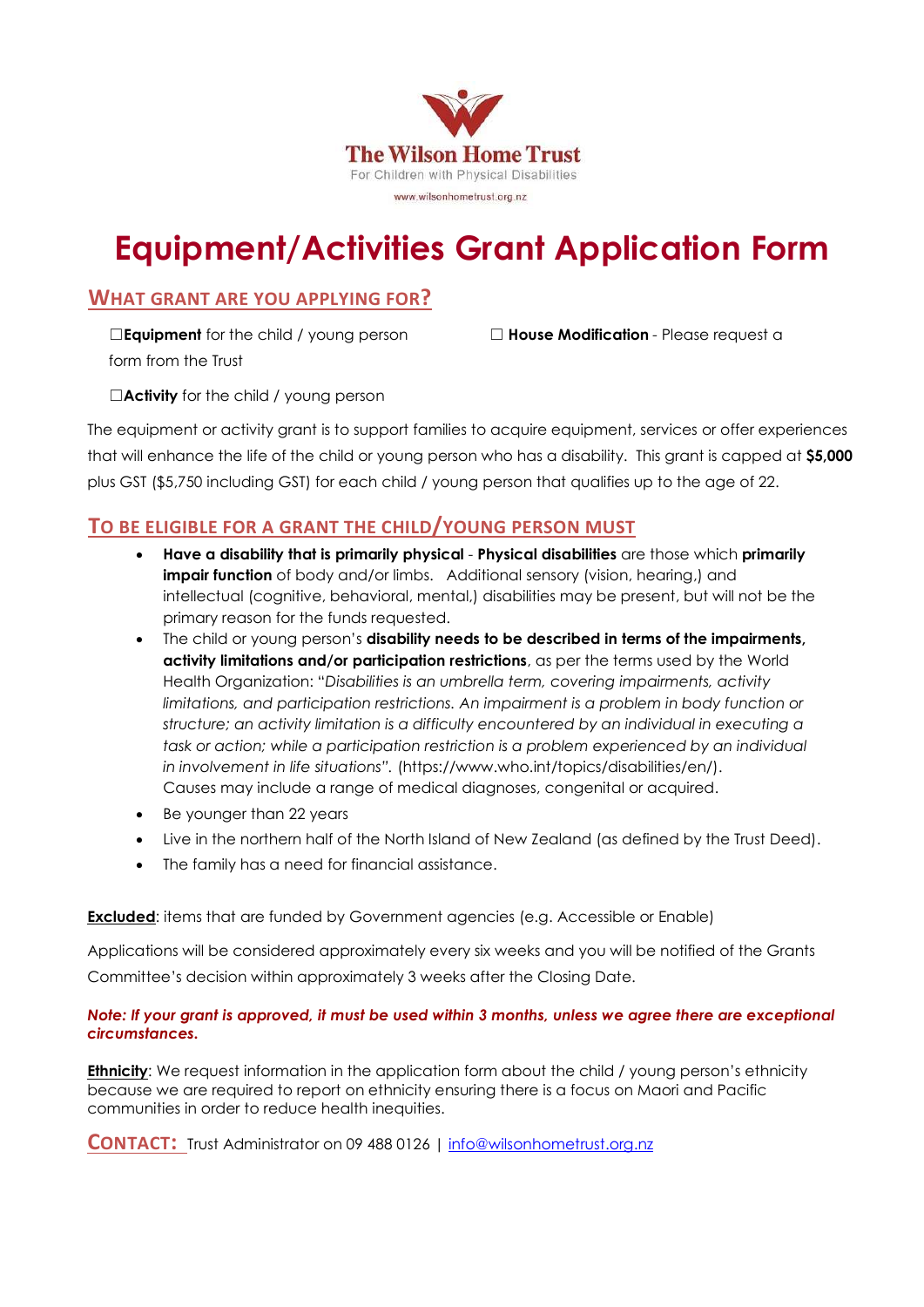# **Equipment Grant Application Form**

| <b>APPLICANT'S DETAILS: (NAME OF PERSON FILLING OUT THE FORM)</b> | DATE: |
|-------------------------------------------------------------------|-------|
|                                                                   |       |
|                                                                   |       |
|                                                                   |       |
|                                                                   |       |
| <b>PARENT / CAREGIVER DETAILS (IF DIFFERENT FROM ABOVE):</b>      |       |
|                                                                   |       |
|                                                                   |       |
|                                                                   |       |
|                                                                   |       |
| <b>CHILD'S DETAILS:</b>                                           |       |
| First Name: _____________________________                         |       |
|                                                                   |       |
| Date of birth: _________________________                          |       |
|                                                                   |       |

Describe the physical disability that relates to the need that you are applying for:

The Wilson Home Trust, Private Bag 93517, Takapuna, 0740. Page 2 Dec 21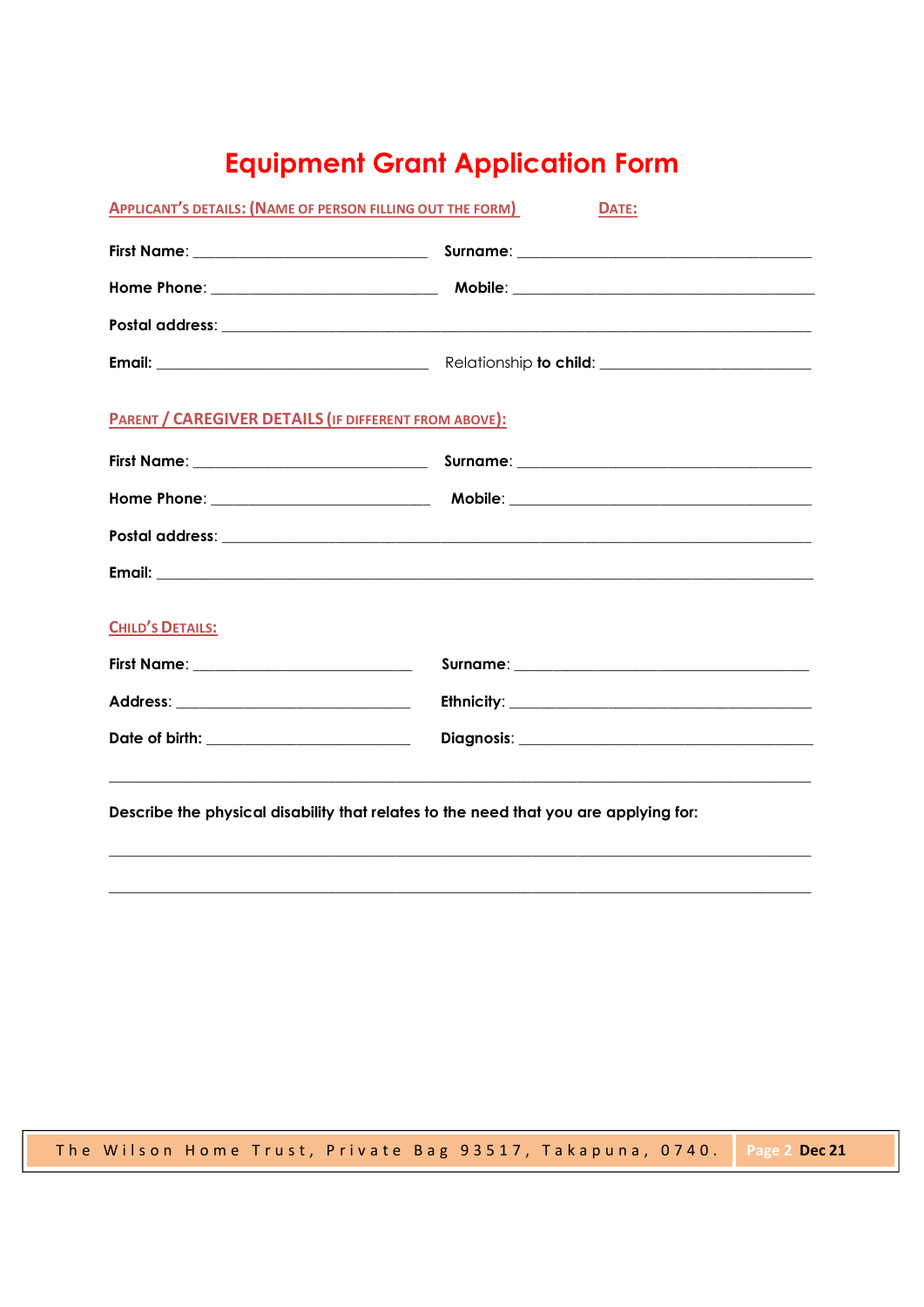#### FURTHER DETAILS:

| Is the child a New Zealand Citizen or Permanent Resident?         | Yes $\Box$ No $\Box$               |  |
|-------------------------------------------------------------------|------------------------------------|--|
| Has the child received funding from the Wilson Home Trust before? | Unsure $\Box$ Yes $\Box$ No $\Box$ |  |
| If yes, please provide details of how much and when               |                                    |  |
|                                                                   |                                    |  |

If this is the first time you are applying for a Wilson Home Trust Grant, how did you hear about us?

- ☐ Health Professional e.g. GP, OT, Paediatrician, etc.
- ☐ School
- ☐ Recommended by a friend or colleague
- ☐ Social Media
- ☐ Search Engine e.g. Google Chrome, etc.
- ☐ Other Please specify: \_\_\_\_\_\_\_\_\_\_\_\_\_\_\_\_\_\_\_\_\_\_\_\_\_\_\_\_\_\_\_\_\_\_\_\_\_\_\_\_\_\_\_\_\_\_\_\_\_\_\_\_\_\_\_\_\_\_\_\_\_\_\_\_

| I give permission for The Wilson Home Trust to explore alternative funding options for this |                    |
|---------------------------------------------------------------------------------------------|--------------------|
| application:                                                                                | $Yes \Box No \Box$ |
|                                                                                             |                    |

Are you applying for funding elsewhere? The set of the set of the SN on the SN on the No □

If yes, how much are you requesting, and from whom? \_\_\_\_\_\_\_\_\_\_\_\_\_\_\_\_\_\_\_\_\_\_\_\_\_\_\_\_\_\_\_\_\_\_\_\_\_\_\_\_

What is the equipment, activity or assistance required?<br>How will this equipment, activity or assistance help the child / young person / family?

Amount requested (including GST): \$\_\_\_\_\_\_\_\_\_\_\_\_\_\_\_\_\_\_\_\_\_\_\_\_\_\_\_\_\_\_\_\_\_\_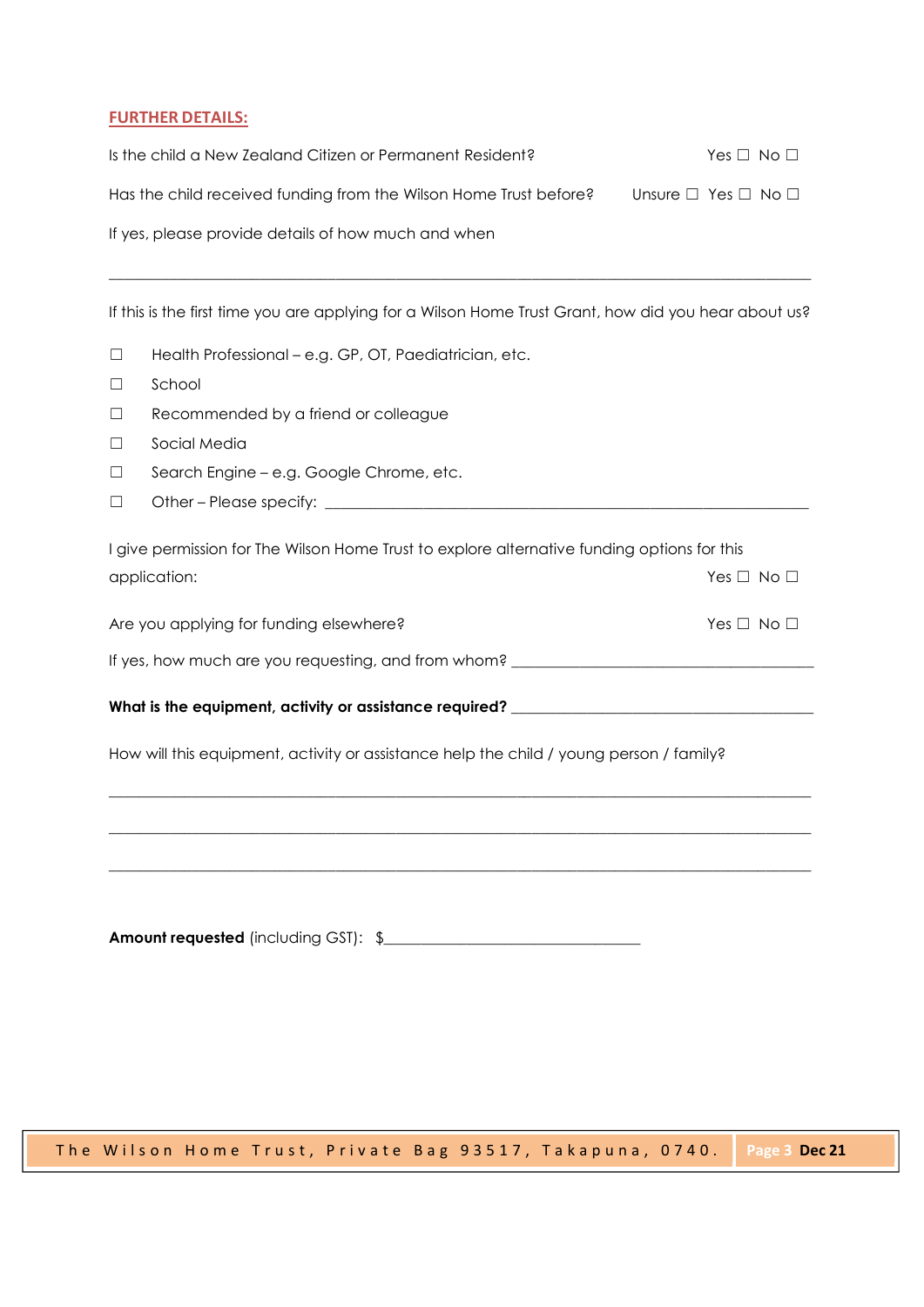#### FINANCIAL NEED:

Can you provide evidence of your weekly financial need - e.g. Household income and expenses. If you need assistance, please call the Trust Administrator on 0800 948 787

| Income                      | \$ - Weekly                                                                                                                                                      |
|-----------------------------|------------------------------------------------------------------------------------------------------------------------------------------------------------------|
| Salary                      |                                                                                                                                                                  |
| Benefits / Pension          |                                                                                                                                                                  |
| Rental or business income   |                                                                                                                                                                  |
| Other income i.e. interest  |                                                                                                                                                                  |
| earned                      |                                                                                                                                                                  |
| <b>Total Income</b>         |                                                                                                                                                                  |
|                             |                                                                                                                                                                  |
| Spending                    |                                                                                                                                                                  |
| Mortgage / Rent             |                                                                                                                                                                  |
| Food                        |                                                                                                                                                                  |
| Power and Heating           |                                                                                                                                                                  |
| Insurances                  |                                                                                                                                                                  |
| Hire Purchase or loan       |                                                                                                                                                                  |
| repayments                  |                                                                                                                                                                  |
| Vehicle and transport costs |                                                                                                                                                                  |
| Medical costs               |                                                                                                                                                                  |
| Other                       |                                                                                                                                                                  |
| <b>Total Spending</b>       |                                                                                                                                                                  |
|                             | Please provide any other information that may assist the Grants Committee to understand<br>your financial situation, e.g. saving to make house renovations, etc. |

#### Please include any other relevant information or comments about your financial need: \_\_\_\_\_

| <b>OTHER INFORMATION:</b> |
|---------------------------|
|---------------------------|

Do you have access to the internet at home?  $Y \cap \Box$  Yes  $\Box$  No  $\Box$ 

Do you have access to a computer / tablet at home?  $Y \in \Box \ \Diamond \Box$ 

# Wilson Home Trust – Monthly Newsletter

I would like to receive the e-news from The Wilson Home Trust: Yes □ No □

If yes, please supply email address below:

Email address: \_\_\_\_\_\_\_\_\_\_\_\_\_\_\_\_\_\_\_\_\_\_\_\_\_\_\_\_\_\_\_\_\_\_\_\_\_\_\_\_\_\_\_\_\_\_\_\_\_

The My interaction of the Misconne of the Misconne of the Misconne of the Misconne of the Misconne of the Wilson Home Trust – Monthly Newsletter<br>
I would like to receive the e-news from The Wilson Home Trust.<br>
If yes, ple